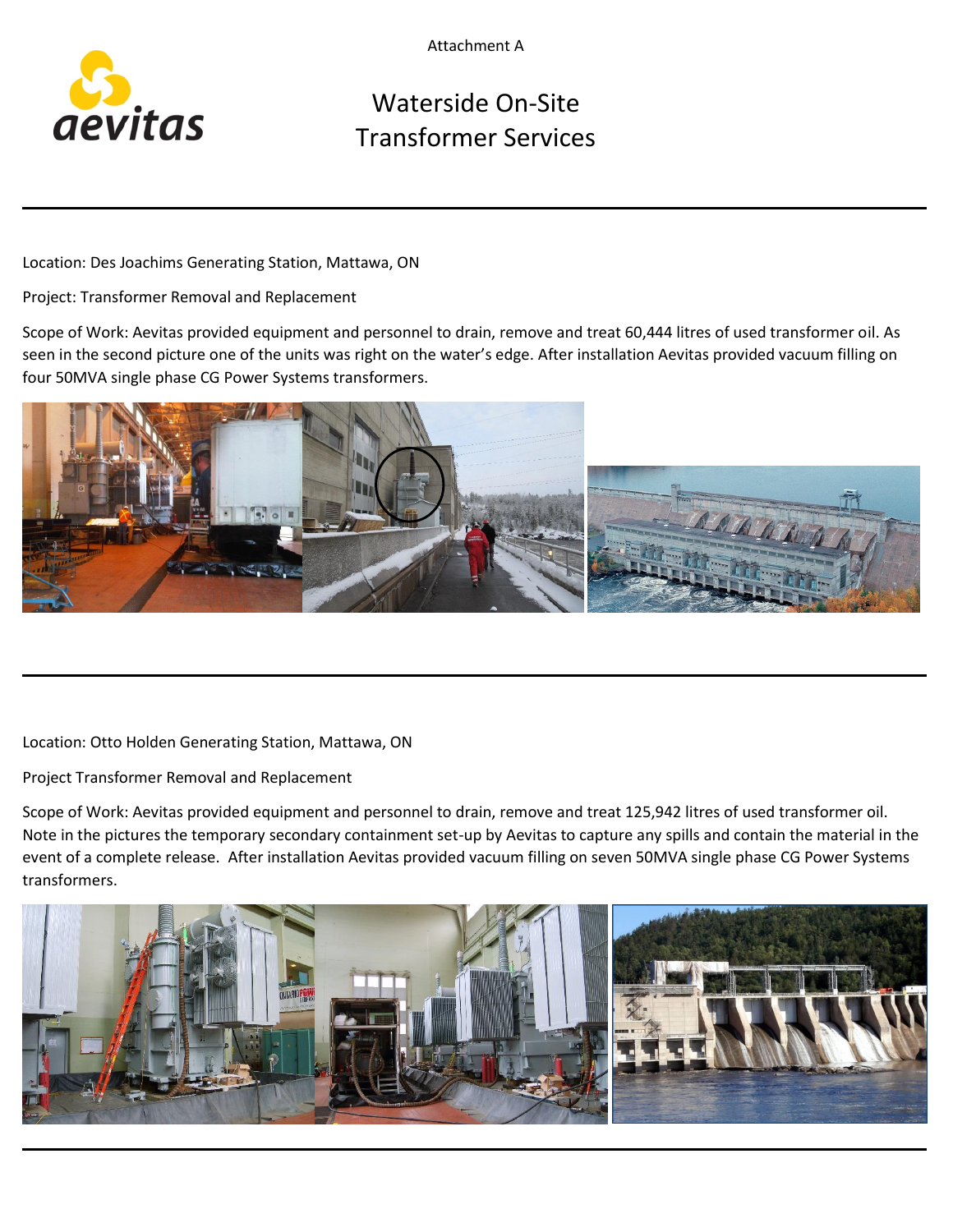Attachment A



## Waterside On-Site Transformer Services

Location: Chats Falls Generating Station, Fitzroy Harbour, ON

Project Transformer Removal and Replacement

Scope of Work: Aevitas provided equipment and personnel to drain, remove and treat 138,500 litres of used transformer oil. After installation Aevitas provided vacuum filling on four 42MVA single phase CG Power Systems transformers. The first picture shows the transformers. The second picture illustrates the proximity to water.



Location: Sir Adam Beck Generating Station, Niagara Falls, ON

Project Transformer Removal and Replacement

Scope of Work: Aevitas provided equipment and personnel to drain and remove 779,479 litres of used transformer oil over a one year timeframe. Aevitas Site Services performed oil vacuum filling on a new Pauwels replacement unit and degasification/oil topup of a new Pauwels transformer.